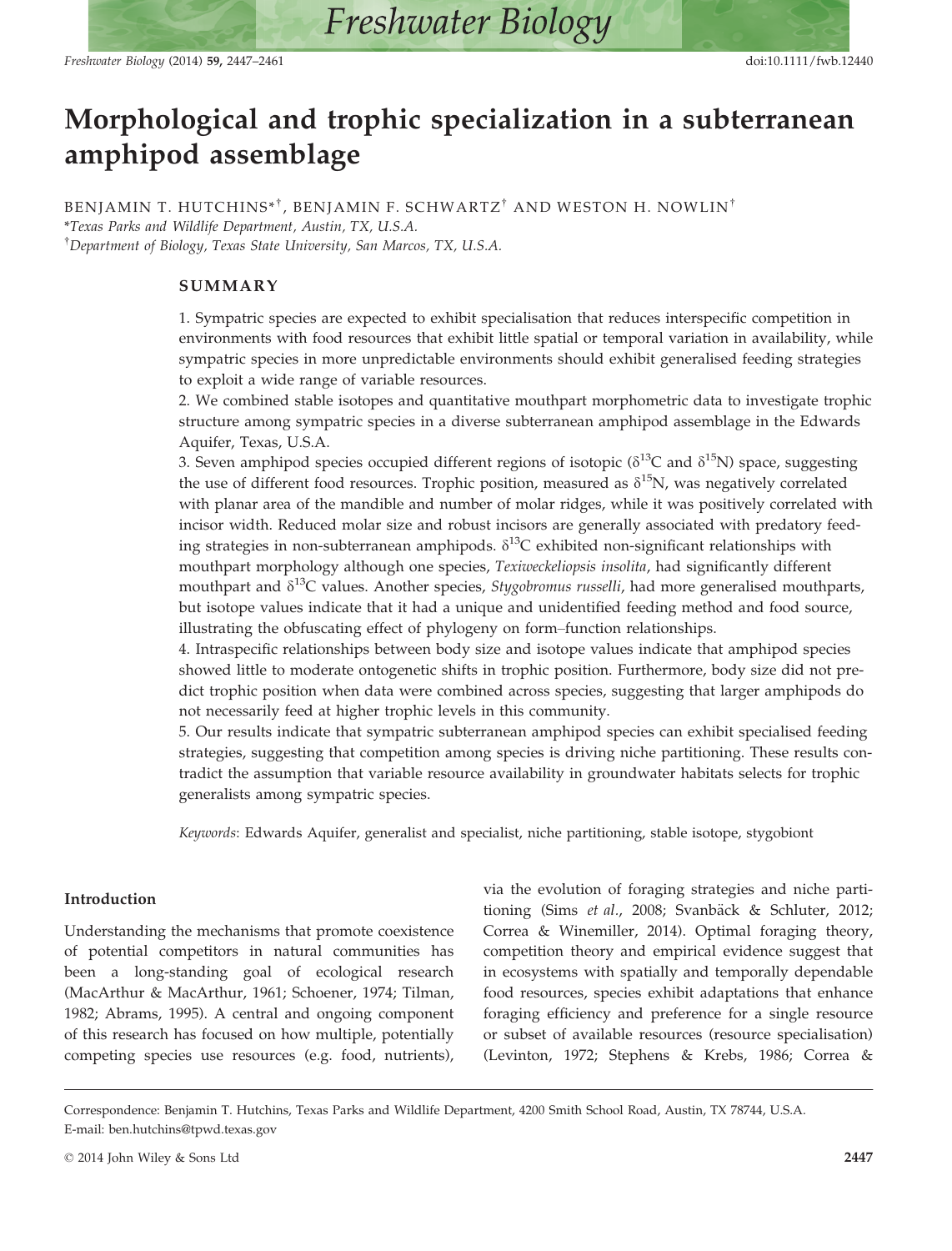Winemiller, 2014). Furthermore, species may forage on non-overlapping resources (i.e. niche partitioning) as a mechanism to reduce interspecific competition (MacArthur & Pianka, 1966; Wilson, 2010).

In extreme and oligotrophic habitats, the importance of interspecific competition has been suggested to be a driver of specialisation (Fišer, Blejec & Trontelj, 2012), in accordance with classical models of competition theory (Pianka, 1974). However, resources in these habitats may be patchy in time and space (Gibert & Deharveng, 2002), and the ability of a species to acquire resources may be more severely limited by some aspect of the environment (environmental heterogeneity or intraspecific competition) rather than interspecific competition (Levinton, 1972; Chesson, 2000). Under these conditions, trophic generalism is expected as an adaption to maximise acquisition of varied and unpredictable resources (Levinton, 1972).

Subterranean habitats have the potential to serve as unique systems for understanding the evolution of trophic generalism and trophic specialisation. In general, subterranean habitats exhibit relatively stable environmental conditions (Tobin, Hutchins & Schwartz, 2013) and a simplified trophic base devoid of in situ photosynthesisers. Relative to surface habitats, subterranean communities are also species poor (Gibert & Deharveng, 2002), making analysis of a larger proportion of the community feasible.

Subterranean communities are generally assumed to be characterised by relatively short food webs comprised of generalist consumers (Gibert & Deharveng, 2002). However, most studies of subterranean ecosystems have occurred in caves accessible to humans, in which cave stream communities are dependent on surface-derived particulate organic matter (Simon, Benfield & Macko, 2003) and dissolved organic matter (DOM) (Simon, Pipan & Culver, 2007) that are both temporally and spatially patchy (Gibert & Deharveng, 2002; Poulson, 2012).

In contrast to these relatively open cave stream systems, many phreatic karst aquifers occur at substantial depths (hundreds of metres) and can be confined below non-porous rock layers that buffer them from environmental variability and disturbance. Importantly, in some phreatic karst aquifers, chemolithoautotrophic organic matter can be an important, if not dominant, food resource (Sarbu, Kane & Kinkle, 1996; Pohlman, Iliffe & Cifuentes, 1997; Humphreys, 1999; Opsahl & Chanton, 2006). This resource is potentially spatially and temporally predictable, but because of their relative inaccessibility, ecosystem studies in deep phreatic systems have been less frequent. In groundwater habitats with lower environmental variability and a more spatiotemporally stable food resource, competition and optimal foraging theories predict the development of complex food webs (Post, 2002) and specialised feeding modes that reduce interspecific competition through niche partitioning (Levinton, 1972; Pianka, 1974; Correa & Winemiller, 2014).

The Edwards Aquifer of Central Texas, U.S.A., provides a unique opportunity to investigate trophic complexity and niche partitioning among stygobionts (obligate subterranean aquatic species). Of particular interest is the aquifer's amphipod fauna, which is comprised of more than 19 species in five families (Holsinger, 1967; Holsinger & Longley, 1980; Gibson, Harden & Fries, 2008).

In the Edwards Aquifer, chemolithoautotrophic microbial communities (Engel & Randall, 2011; Gray & Engel, 2013) and organic matter with carbon isotope ratios outside the range reported for local photosynthetic organic matter (Hutchins, Schwartz & Engel, 2013) are present along a steep redox gradient between oxygenated, lowtotal-dissolved-solids (TDS) waters and dysoxic to anoxic, high-TDS, high hydrogen sulphide-bearing waters, referred to here as the freshwater–saline water interface. This suggests that in situ chemolithoautotrophic primary production, in addition to photosynthetically derived organic matter, exists as a potential source of organic matter in the groundwater food web.

For groundwater species, inaccessibility and difficulty reproducing subterranean conditions in the laboratory (i.e. pressurised and confined conditions, presence of active chemolithoautotrophic production) make direct observation of feeding behaviours difficult. Additionally, gut content analysis has limited potential for distinguishing between different feeding modes if food items are similar in appearance, and only provides a 'snapshot' that may not represent a consumer's range of potential food items (Araújo et al., 2007). Stable isotope analysis, however, can provide indirect evidence of a species' trophic niche, niche overlap and (at least qualitatively) specialisation versus generalised feeding (Layman et al., 2007), as well as more specific information about trophic ecology (i.e. trophic level estimates, or identification of percentage contributions of potential food items) (Layman et al., 2012).

When combined with morphological data, stable isotope analysis can be used to test hypothesised form and function relationships. Based on field and laboratory observations (Saint-Marie, 1984; Coleman, 1990; Mayer et al., 2009; Mekhanikova, 2010), robust relationships between mouthpart morphology and specific feeding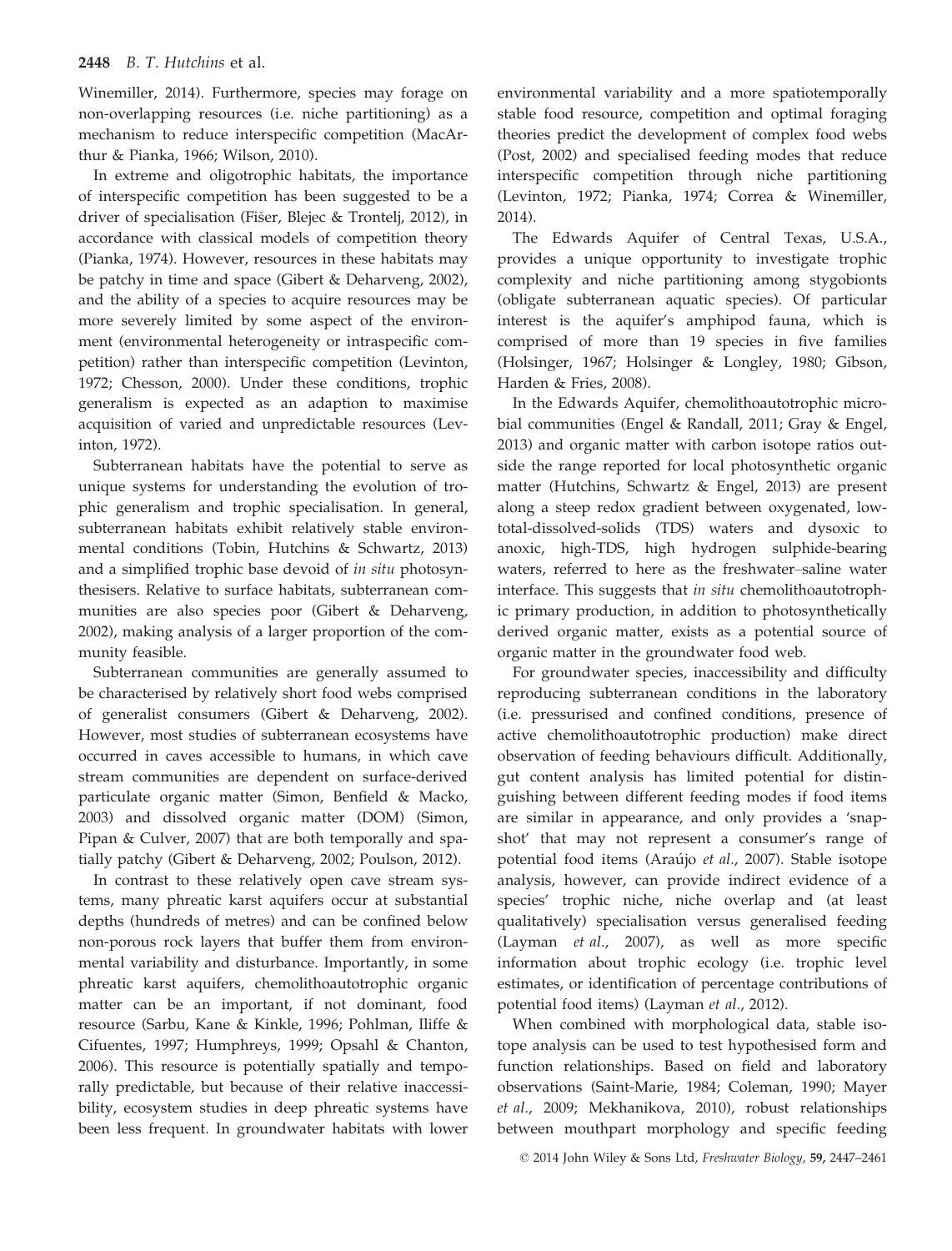modes have been identified for epigean freshwater and marine amphipods. Specifically, filter feeders consistently exhibit increased mouthpart setation (Cole & Watkins, 1977; Mayer et al., 2009), whereas increased molar grinding surfaces and dentate and comb-like spines and setae are consistently observed in species that primarily feed by scraping biofilms (Arndt, Berge & Brandt, 2005; Mayer et al., 2009). Predacious species consistently exhibit reduced mouthpart setation, smaller molar grinding surfaces (Haro-Garay, 2003; Arndt et al., 2005; Guerra-García & Tierno de Figueroa, 2009) and large, tearing or cutting incisors (Saint-Marie, 1984; Coleman, 1990; Haro-Garay, 2003; Guerra-García & Tierno de Figueroa, 2009).

In this study, we assess relationships between feeding modes, inferred through mouthpart morphology, and diet, inferred through stable isotope composition, for seven sympatric amphipod species collected from a single site in the Edwards Aquifer. Hypotheses about general feeding strategies, based on the specific form– function relationships listed above, were evaluated based on trends in  $\delta^{13}C$  and  $\delta^{15}N$  values among species. We predicted that adaptations to filter feeding and scraping (e.g. increased setation and dentition of spines and setae, respectively) would be associated with differences in  $\delta^{13}$ C values. Furthermore, we predicted that adaptations to predation (e.g. reduced molars, reduced setation and increased incisors) would be associated with enriched  $\delta^{15}N$  values. Morphometric and stable isotope data have been combined to provide insights into the trophic ecology and diet specialisation of several species of fishes (Matthews et al., 2010; Lujan, German & Winemiller, 2011; Svanbäck & Schluter, 2012), but to our knowledge, this integrative approach has not been applied to invertebrates. More generally, it serves as a powerful method for exploring whether the potential functional role of specific morphologies is realised as trophic niche partitioning among species inhabiting a habitat that is otherwise difficult to observe.

## Methods

#### Organic matter collection

As part of a previous study to characterise the isotopic composition of organic matter in the Edwards Aquifer (Hutchins et al., 2013), coarse particulate organic matter, fine particulate organic matter (FPOM), DOM and periphyton were extensively sampled from surface streams recharging the aquifer. Additionally, wells along the freshwater–saline water interface were sampled for FPOM (including microbial mats) and DOM. Collectively, these two groups of sites represent probably photosynthetic and chemolithoautotrophic organic matter endmembers (Hutchins et al., 2013). FPOM and DOM were also sampled at the site from which amphipods were collected for this study.

## Amphipod collection

Seventy-five individual amphipods belonging to seven species were collected for isotopic analysis, and a subset of 30 of these individuals was used for morphometric analysis. Collections were made at an artesian well on the campus of Texas State University, San Marcos Texas, U.S.A. The well is completed in the confined portion of the San Antonio pool of the Edwards Aquifer and intersects a karst conduit at 59.5 m below ground (Holsinger & Longley, 1980). Between May 2010 and July 2013, the water outflow of the well was periodically sampled using either a 100- or  $250$ - $\mu$ m mesh net. The net was checked every 24 h, and only living animals were used for analyses. Live amphipods were identified to species under a Nikon SMZ1500 dissecting microscope (Nikon Instruments Inc., Melville, NY, U.S.A.) using Holsinger & Longley (1980) and Holsinger (1967) for the genus Stygobromus. Body length of all sampled individuals was measured using a Digital Sight DS-5M-L1 digital microscope camera system (Nikon Instruments Inc.).

Species belonged to the families Crangonyctidae (Stygobromus flagellatus and Stygobromus russelli), Bogidiellidae (Artesia subterranea) and Hadziidae (Allotexiweckelia hirsuta, Texiweckeliopsis insolita, Texiweckelia texensis and Holsingerius samacos) within the suborder Gammaridea. Hadziids and bogidiellids exhibit a Tethyan distribution, which includes extant marine and brackish water species, providing strong evidence for a marine origin of the hadziid and bogidiellid species in the aquifer (Holsinger & Longley, 1980; Lowry & Fenwick, 1983). Subterranean colonisation by amphipods may have occurred via stranding following regression of marine embayments of the study area in the late Cretaceous (100.5– 66.0 myBP) although a later colonisation via active dispersal through hyporheic sediments is also possible (Holsinger & Longley, 1980). Speciation after colonisation of the subterranean habitat is possible, but undetermined (Holsinger & Longley, 1980). Continental distributions in fresh waters of North America and Asia (Holsinger, 1987) suggest that the Crangonyctidae are of Laurasian freshwater origin (Holsinger & Longley, 1980). Hypotheses about the timing of colonisation of subterranean habitats by Stygobromus species range from Eocene to Pliocene (56.0–2.6 myBP; Holsinger, 1966; Barr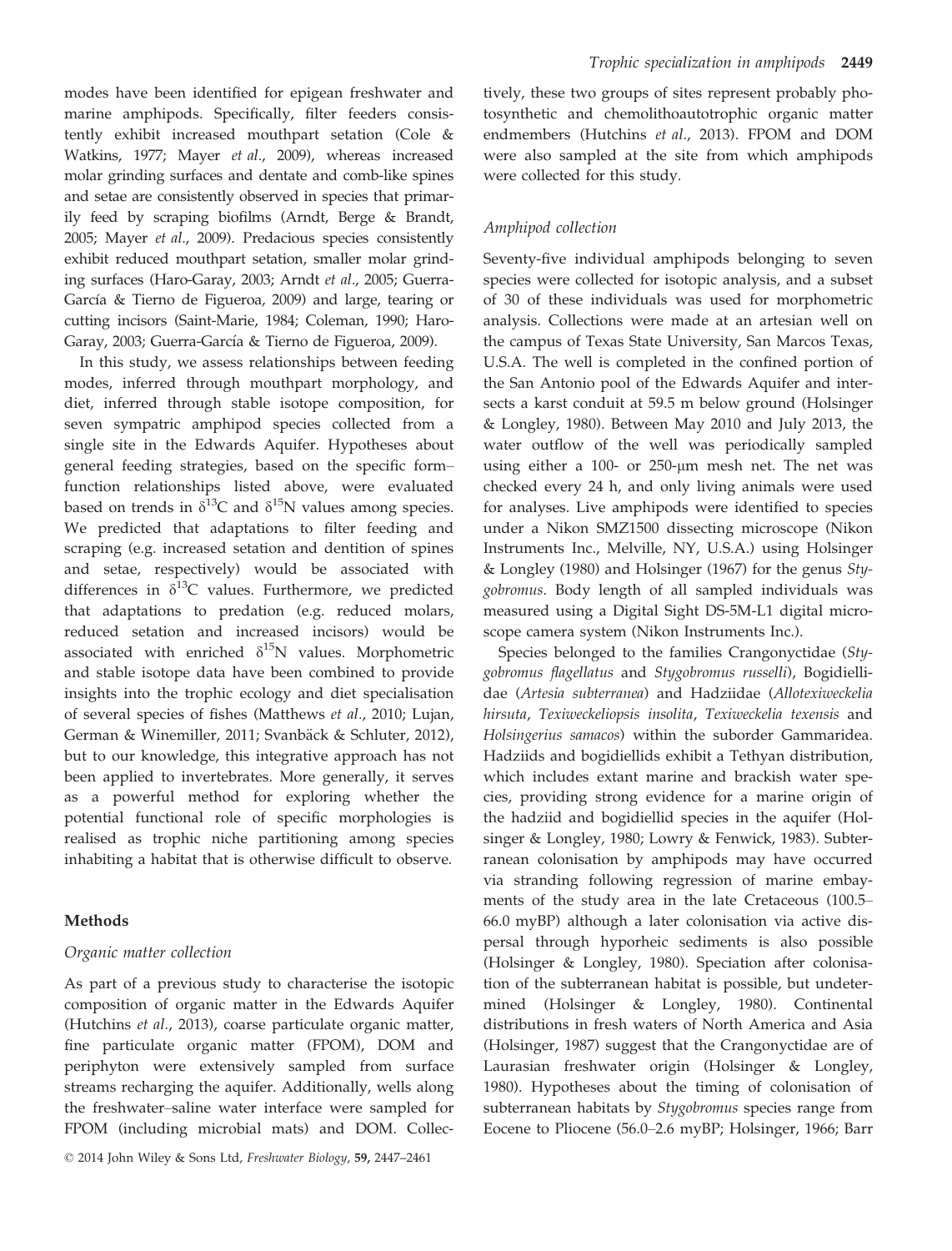& Holsinger, 1985), and speciation via vicariant events is thought to have followed colonisation (Barr & Holsinger, 1985).

The two Stygobromus species are the largest bodied and most robust species at the site, followed by A. hirsuta and A. subterranea. The remaining three hadziid amphipods are medium-sized or small-bodied (T. insolita), fragile species with elongated appendages. Holsinger & Longley (1980) speculated that the two Stygobromus species are detritivores, T. insolita and H. samacos are filter feeders, and A. subterranea feeds on 'soft, pulpy substances'. Two additional bogidiellids, a potential third species of Stygobromus (J. R. Holsinger, unpubl. data) and a species belonging to a fourth family (Sebidae) also occur at the well, but were excluded from analysis because no individuals were collected or small body size prevented isotopic analysis of individuals.

#### Stable isotope data

For detailed methods of stable isotope analysis of potential food resources, including CPOM, FPOM, DOM and periphyton, see Hutchins et al. (2013). For stable isotope analysis of amphipods, between 4 and 29 individuals per species were analysed for stable carbon ( $\delta^{13}$ C) and nitrogen ( $\delta^{15}$ N) isotope composition. C and N are extensively used as complimentary elements in isotope analyses of food webs. Trophic fractionation of C is small, allowing the contribution of food sources with distinct carbon isotope compositions (C3 versus C4 plants, for example) to be traced through food webs (Peterson & Fry, 1987). N exhibits predictable trophic fractionation, although the magnitude of fractionation depends on food sources and the physiology of consumers (McCutchan et al., 2003; Vanderklift & Ponsard, 2003). Comparison of C and N isotope values allows quantification of the relative contributions of potential food sources and the relative trophic position of individuals within a food web (Peterson & Fry, 1987). Although  $\delta^{15}N$  values quantify the relative trophic position of the amphipods studied, they do not necessarily imply that the investigated amphipods represent predator–prey systems. At least 20 other stygobiont species occur at the study site, all of which could be potential prey items through direct predation (e.g. small species such as copepods, ostracods and bathynellids) or necrophagy (e.g. large species, such as salamanders, shrimps and isopods).

The number of individuals analysed depended on rarity and adequate body mass. Larger individuals were preferentially analysed to ensure adequate mass and correct identification. Replicate samples were included for

c. 10% of individuals. Animals were kept alive in filtered spring water for  $c$ . 3 h before drying at 50 °C for 48 h. Between 0.4 and 1.2 mg were analysed for  $\delta^{13}C$  and  $\delta^{15}$ N at the University of California Davis Stable Isotope Facility using a PDZ Europa ANCA-GSL elemental analyzer interfaced to a PDZ Europa 20–20 isotope ratio mass spectrometer (Sercon Ltd., Cheshire, U.K.). Standard deviations for internal laboratory standards are reported at 0.2 and  $0.3\%$  for C and N, respectively.

# Mouthpart morphometry

Between two and five individuals per each of seven species were analysed for mouthpart morphometry (see Appendix S1 in Supporting Information). As with stable isotope analysis, the number of individuals analysed depended on rarity and size. Maxillipeds, 1st and 2nd maxilla (maxilla and maxillulae), and the left mandible were dissected from the animal under a Nikon SMZ1500 dissecting scope. Amphipod mandibles are asymmetric, and the left mandible was chosen for analysis. The paragnaths and labrum were not analysed because few form–function relationships for these mouthparts exist in the literature. Although the gnathopods serve an important function in feeding (Arndt et al., 2005), these were not analysed because we felt that they provided little additional information. For an overview of amphipod mouthpart morphology and the position of mouthparts in relation to one another, see Mayer et al. (2009). Mouthparts were dehydrated using an alcohol dehydration series, critical point dried using  $CO<sub>2</sub>$  and sputter coated using a gold-palladium mixture for 2 min at 20 mAmps. Mouthparts were then mounted and imaged using a Helios NanoLab 400-FEI scanning electron microscope (Nanolab Technologies, Milpitas, CA, U.S.A.). Images were analysed using IMAGEJ software (Schneider, Rasband & Eliceiri, 2012). Twenty-four morphological variables were measured, including untransformed count variables (e.g. number of denticles on setae on the distal margin of the outer plate of the 1st maxilla, hereafter denticle number) and continuous variables (e.g. planar area of molar surface) standardised by body length.

## Statistical analysis

To assess potential ontogenetic shifts in trophic position within amphipod species, species-specific  $\delta^{15}$ N–body length and  $\delta^{13}$ C–body length relationships were assessed using simple linear regression. A global regression of  $\delta^{13}$ C and  $\delta^{15}$ N as functions of body length was also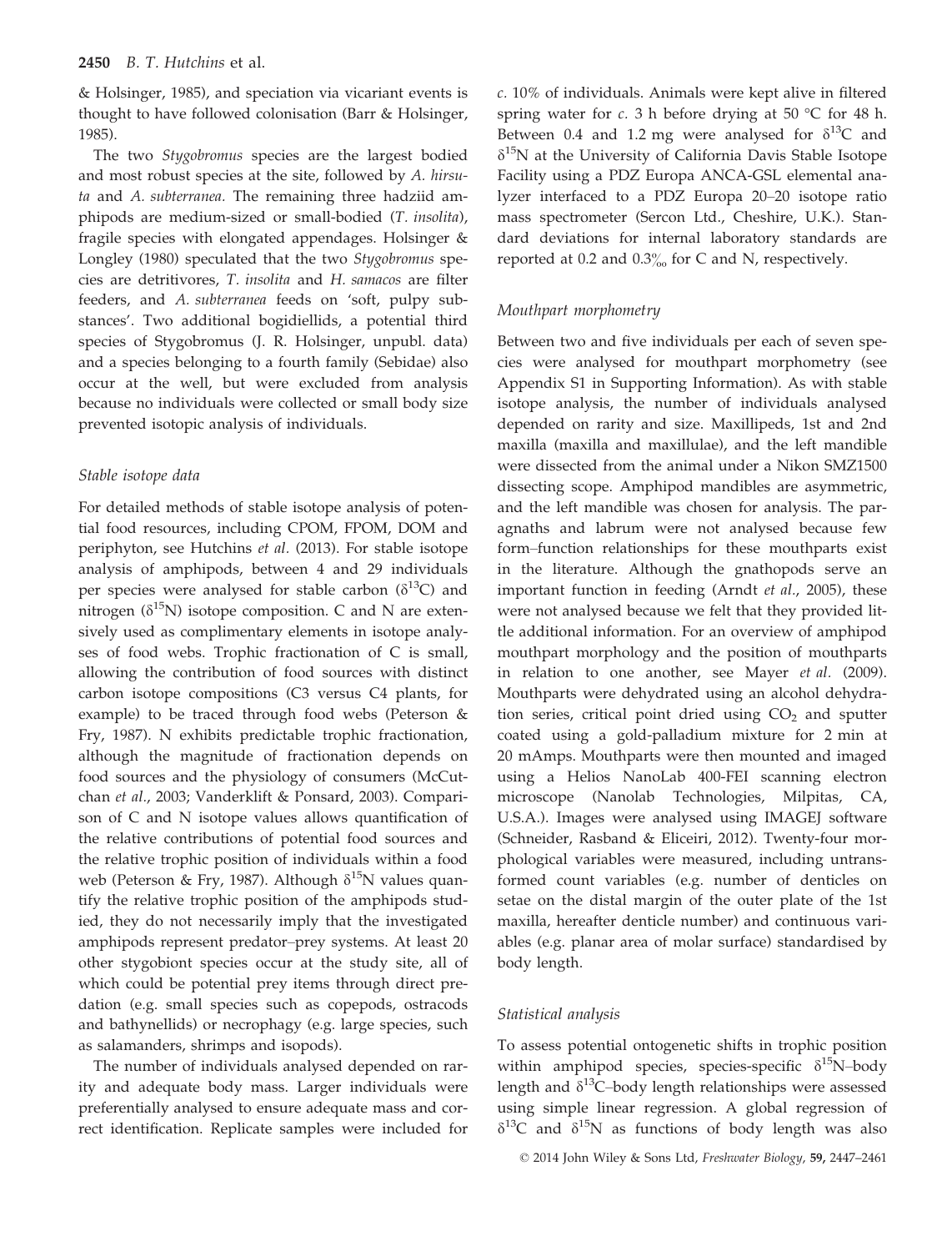performed, combining all individuals from all species. For regressions, alpha was set to minimise both Type I and Type II errors at an a priori-defined significant effect of  $R^2 = 0.3$ , using the method of Mudge *et al.* (2012). A mixed-effect model, grouping by species, was not performed because of (i) variable sample sizes among species, (ii) analytical problems relating to over fitting of linear mixed-effect models with species-specific slopes and intercepts and (iii) large individuals were preferentially chosen for isotope analysis to ensure adequate body mass.

To assess potential temporal changes in resource utilisation,  $\delta^{13}$ C values were visually assessed for temporal patterns. However, high-frequency, regular-interval sampling was not attempted, and an in-depth assessment of temporal variability in isotopic values is, consequently, beyond the scope of this paper.

To assess whether amphipod species occupy the same position in trophic space (as defined by the combination of  $\delta^{13}C$  and  $\delta^{15}N$  values for each species), multivariate analysis of variance (MANOVA) was performed to assess global differences in  $\delta^{13}C$  and  $\delta^{15}N$  values among species. Afterwards, post hoc tests (Fisher's LSD) of two separate analyses of variance (ANOVAs) on  $\delta^{13}C$  and  $\delta^{15}$ N values were used to define putative trophic groups (i.e. groups of species with  $\delta^{13}C$  and  $\delta^{15}N$  values suggesting utilisation of at least partially non-overlapping food sources). Species were assumed to represent different trophic groups if they had significantly different mean  $\delta^{13}$ C and/or mean  $\delta^{15}$ N values (Table 1).

To assess potential relationships between mouthpart morphology (and inferred feeding modes) and isotopic composition, literature was used to select a suite of five morphological variables used as predictors of isotope values in linear regressions. These included planar area of the mandible, number of molar ridges, incisor width, denticle number and the length of the outer plate of the 2nd

Table 1 Mean  $\delta^{13}C$  and  $\delta^{15}N$  values for amphipod species and groupings based on Fishers LSD post hoc test of ANOVA results

| Species                   | $\delta^{15}N$<br>group | $\delta^{13}C$<br>group | Mean $\delta^{15}$<br>$N(\%)$ | Mean<br>$\delta^{13}C$ (%) |
|---------------------------|-------------------------|-------------------------|-------------------------------|----------------------------|
| Artesia subterranea       | a                       | C                       | 14.07                         | $-37.13$                   |
| Stygobromus flagellatus   | b                       | b,c                     | 11.65                         | $-35.82$                   |
| Allotexiweckelia hirsuta  | b,c                     | C                       | 10.42                         | $-37.96$                   |
| Texiweckeliopsis insolita | $\mathcal{C}$           | d                       | 9.64                          | $-42.03$                   |
| Holsingerius samacos      | d                       | a,b                     | 7.87                          | $-33.47$                   |
| Texiweckelia texensis     | e                       | a,b                     | 5.70                          | $-31.77$                   |
| Stygobromus russelli      |                         | a,b                     | 1.61                          | $-31.34$                   |
|                           |                         |                         |                               |                            |

Letters represent unique groups. Species with more than one letter belong to more than one group.

© 2014 John Wiley & Sons Ltd, Freshwater Biology, 59, 2447–2461

maxilla (maxilla length). Planar area of the mandible and number of molar ridges are both measures of morphological adaptations to mastication, which are expected to be reduced in higher-trophic-level species (Saint-Marie, 1984; Coleman, 1990; Haro-Garay, 2003; Guerra-García & Tierno de Figueroa, 2009). Incisor width is a measure of the size of the incisor, which is expected to be larger in higher-trophic-level species (Saint-Marie, 1984; Coleman, 1990; Haro-Garay, 2003; Guerra-García & Tierno de Figueroa, 2009). Increased denticle number is a potential adaptation to scraping (Saint-Marie, 1984; Coleman, 1990; Haro-Garay, 2003; Mayer et al., 2009; Guerra-García & Tierno de Figueroa, 2009). Maxilla length strongly covaries with the number of medial and distal setae on the inner and outer plates of the 2nd maxilla, respectively, which are presumed to be greater in filter-feeding species (Cole & Watkins, 1977; Mayer et al., 2009). Linear regressions of the five variables against either  $\delta^{13}C$  or  $\delta^{15}N$ isotope values were used to assess feeding mode. Mean species values were used for both predictor (morphological) and response (isotopic) variables. The isotope used as a response variable depended on the hypothesised functional significance (Table 2), with  $\delta^{13}$ C values regressed against denticle number and maxilla length and  $\delta^{15}N$ values regressed against planar area of the mandible, number of molar ridges and incisor width. For each of the five comparisons, alpha was set to minimise both Type I and Type II errors at an a priori-defined significant effect of  $R^2 = 0.3$ , using the method of Mudge *et al.* (2012). Analyses with  $\delta^{15}N$  as the response isotope were performed with and without S. russelli, which exhibited a statistically outlying  $\delta^{15}N$  value in those regressions.

Redundancy analysis (RDA) was performed to assess linear combinations of the 24 measured morphological

Table 2 Morphometric variables chosen as predictor variables for statistical analysis and hypothesised feeding mode interpretations

| Morphometric | Hypothesised interpretation                                                                               |
|--------------|-----------------------------------------------------------------------------------------------------------|
| mx1sdentnum  | Variable among primary consumers: low in<br>filters and high in scrapers                                  |
| mx2op        | Variable among primary consumers: larger<br>in filter feeders (associated with number of<br>medial setae) |
| mdbridges    | Variable among trophic levels: lower in predators                                                         |
| mdbarea      | Variable among trophic levels: lower in predators                                                         |
| mdbincw      | Variable among trophic levels: higher in<br>predators/necrophages                                         |

mx1sdentnum, average number of denticles on setae of distal medial of outer plate of 1st maxilla; mdbridges, number of molar ridges on left mandible; mx2op, length of outer plate of 2nd maxilla; mdbarea, planar area of molar of left mandible; mdbincw, width of incisor of left mandible.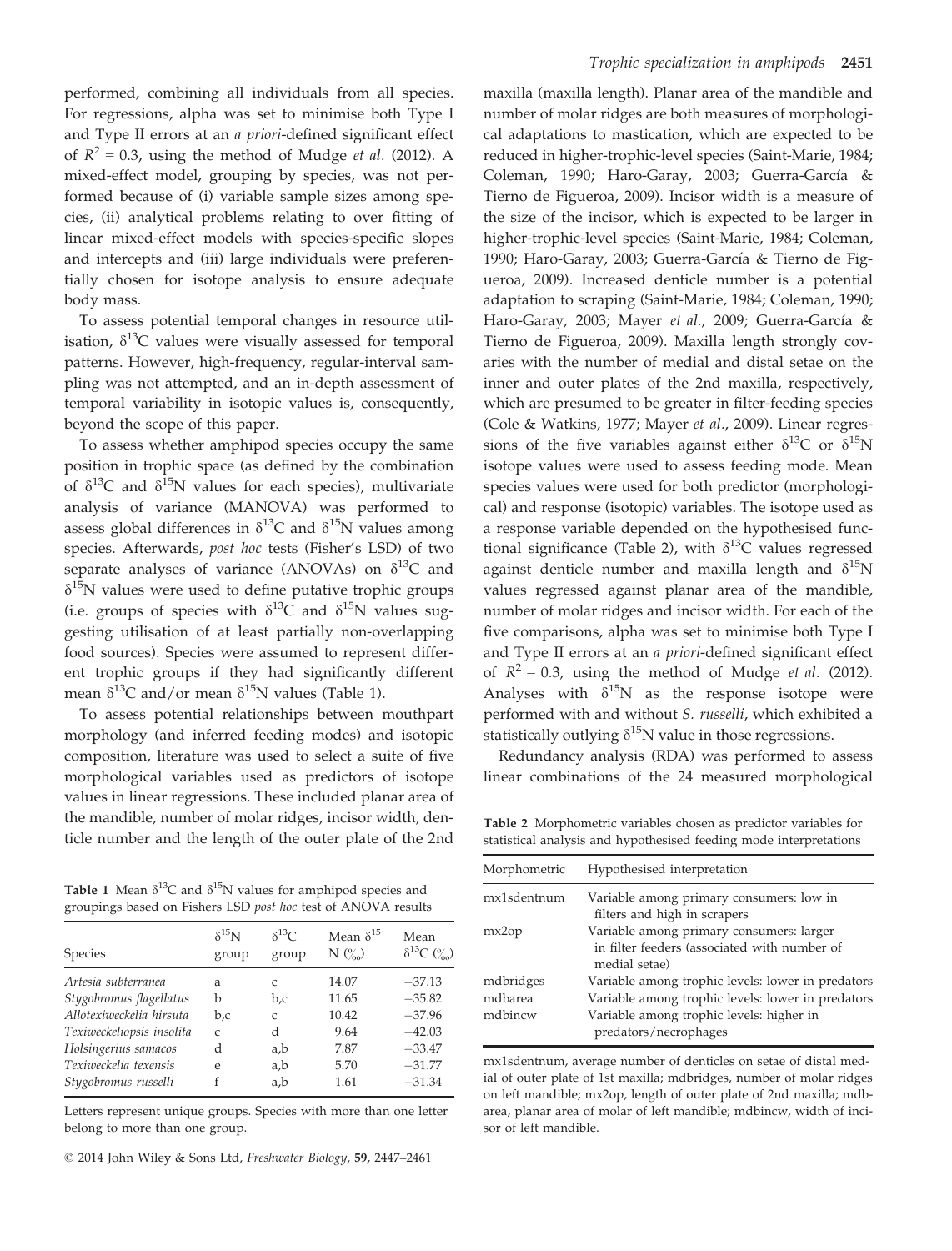variables that explained linear combinations in  $\delta^{13}C$  and  $\delta^{15}$ N values for individuals. Morphological variables were reduced to principal components derived from a principal components analysis (PCA) that creates eigenvectors explaining variation in combinations of morphological variables. Three principal components that, when combined, explained more than 85% of inertia (i.e. variation) in morphological characters were selected as predictor variables in RDA. Missing morphological data (i.e. broken mouthparts) were estimated using body size relationships (if apparent) or species-specific averages. No individuals and no variables had >10% missing values. After testing for global significance of the RDA, forward selection was used to identify and remove nonsignificant variables using the criterion of Blanchet, Legendre & Borcard (2008). Significance of remaining variables and the significance of RDA axes were quantified using permutation tests ( $n = 9000$ ) (Borcard, Gillet & Legendre, 2011).

All statistical analyses were performed in R v3.0.1 (R Core Team, 2013) using the packages AGRICOLAE (de Mendiburu, 2013) (Fishers LSD), VEGAN (Oksanen et al., 2013) and PACKFOR (Dray et al., 2013) (PCA, RDA and forward selection).

## Results

Carbon isotopes of organic matter were analysed in detail in Hutchins et al. (2013) and are only briefly summarised here. In surface streams, organic matter  $\delta^{13}$ C values fell within ranges typical for mixed C3 and C4 communities:  $\delta^{13}C_{\rm{CPOM}} = -28.20\%$  (range = -22.99 to -35.04%),  $\delta^{13}C_{\text{FPOM}} = -24.24\%$  (range = -11.47 to -33.34%),  $\delta^{13}C_{\text{DOM}} = -27.70\%$  (range = -24.80 to -32.00%) and  $\delta^{13}C_{\text{periphyton}} = -25.51\%$  (range = -9.86 to -34.43%).  $\delta^{13}C$ values of FPOM from freshwater–saline water interface wells (near the likely source of chemolithoautotrophy) were significantly more negative than surface FPOM by an average of  $8.76\%$  and exhibited a wide range:  $\delta^{13}C_{\text{groundwater}}$  FPOM =  $-32.93\%$  (range =  $-19.91$  to  $-58.18\%$ .  $\delta^{13}$ C values of DOC were not significantly different between surface and groundwater sites although carbon concentrations in ground water were usually below the minimum concentrations of the analytical facility's calibration standards. At the artesian well where amphipods were collected,  $\delta^{13}$ C values for organic matter overlapped with surface stream organic matter  $(\delta^{13}C_{\text{FPOM}} = -28.55\%$ <sub>00</sub>, range = -27.39 to -29.36 $\%$ <sub>00</sub>,  $\delta^{13}C_{\text{DOC}} = -24.28\%_{\text{oo}}$  range = -19.80 to -27.20%).

Body length, combined across all species, was not a significant predictor of  $\delta^{13}$ C values (adjusted R2 = -001;  $P = 0.8788$ ,  $F = 0.02_{1.72}$ ; optimal  $\alpha = 0.02$ ). Furthermore,  $R^2$  for the relationship between body length and  $\delta^{15}N$ values combined across all species was below the a pri*ori*-defined significant effect of  $R^2 = 0.3$   $(R^2 = 0.154)$ ;  $P = 0.001$  F = 12.83<sub>1.64</sub>; optimal  $\alpha = 0.02$ ). A. subterranea exhibited a modest decrease in  $\delta^{13}$ C values with increasing body length  $(F = 6.49_{1.6}$ ,  $P = 0.044$ ,  $R^2 = 0.440$ , optimal  $\alpha = 0.27$ ) (Fig. 1). A. hirsuta (F = 2.941<sub>1.2</sub> P = 0.229,  $R^{2} = 0.393$ , optimal  $\alpha = 0.39$ ) and *T. insolita* (*F = 7.313*<sub>1.6</sub>,  $P = 0.035$ ,  $R^2 = 0.474$ , optimal  $\alpha = 0.27$ ) exhibited a positive relationship between  $\delta^{15}N$  values and body length (Fig. 1).

The seven amphipod species displayed disparate  $\delta^{13}C$ and  $\delta^{15}N$  values, suggesting (i) multiple potential food sources, including autochthonous organic matter produced via chemolithoautotrophy and allochthonous organic matter produced on the surface via photosynthesis, and (ii) the presence of multiple trophic levels, including primary and secondary predators (Fig. 2). MANOVA indicated that the amphipod species occupy significantly different positions in isotope bi-plot space (Pillai's trace = 1.215,  $F_{6, 58} = 14.964$ ,  $P < 0.001$ ). Post hoc comparisons revealed that, with the exception of S. flagellatus and A. hirsuta, all species were significantly different from one another for at least one isotope  $(P < 0.05)$  (Fig. 2, Table 1). On average, A. subterranea, S. flagellatus and A. hirsuta had higher  $\delta^{15}N$  values than other amphipods, and one species, T. insolita, had more negative  $\delta^{13}$ C values relative to other amphipods (although some individuals from other species had equally negative  $\delta^{13}C$  values). One species, S. russelli, had low  $\delta^{15}N$  values relative to other species. Relative to suspended FPOM from the sampling site  $(\delta^{13}C = -28.55 \pm 1.03\%_{\odot}, \delta^{15}N = 1.47\%_{\odot})$ , most individuals had similar or more negative  $\delta^{13}$ C values and higher  $\delta^{15}$ N values.

Principal components analysis revealed strong separation of species in morphological space, with the exception of the two closely related species S. flagellatus and S. russelli (Fig. 3). The first three principal components explained 86% of variation in morphology and described a gradient between species with longer, more setose maxilla to species with reduced setae and a more robust incisor and lacinae mobilis (PC 1, inertia explained  $= 54\%$ ), a gradient between species with elongated, dentate lacinae mobilis and numerous, dentate distal setae (PC 2, inertia explained = 21%) and a gradient in molar development (PC 3, inertia explained =  $11\%$ ). Using forward selection, principal components 2 and 3 were identified as significant predictors of  $\delta^{13}C$  and  $\delta^{15}N$  values (PC 2:  $F = 3.35_{1,2.69}$ ,  $P = 0.047$ ; PC 2:  $F = 7.79_{1,6.24}$ ,  $P = 0.005$ )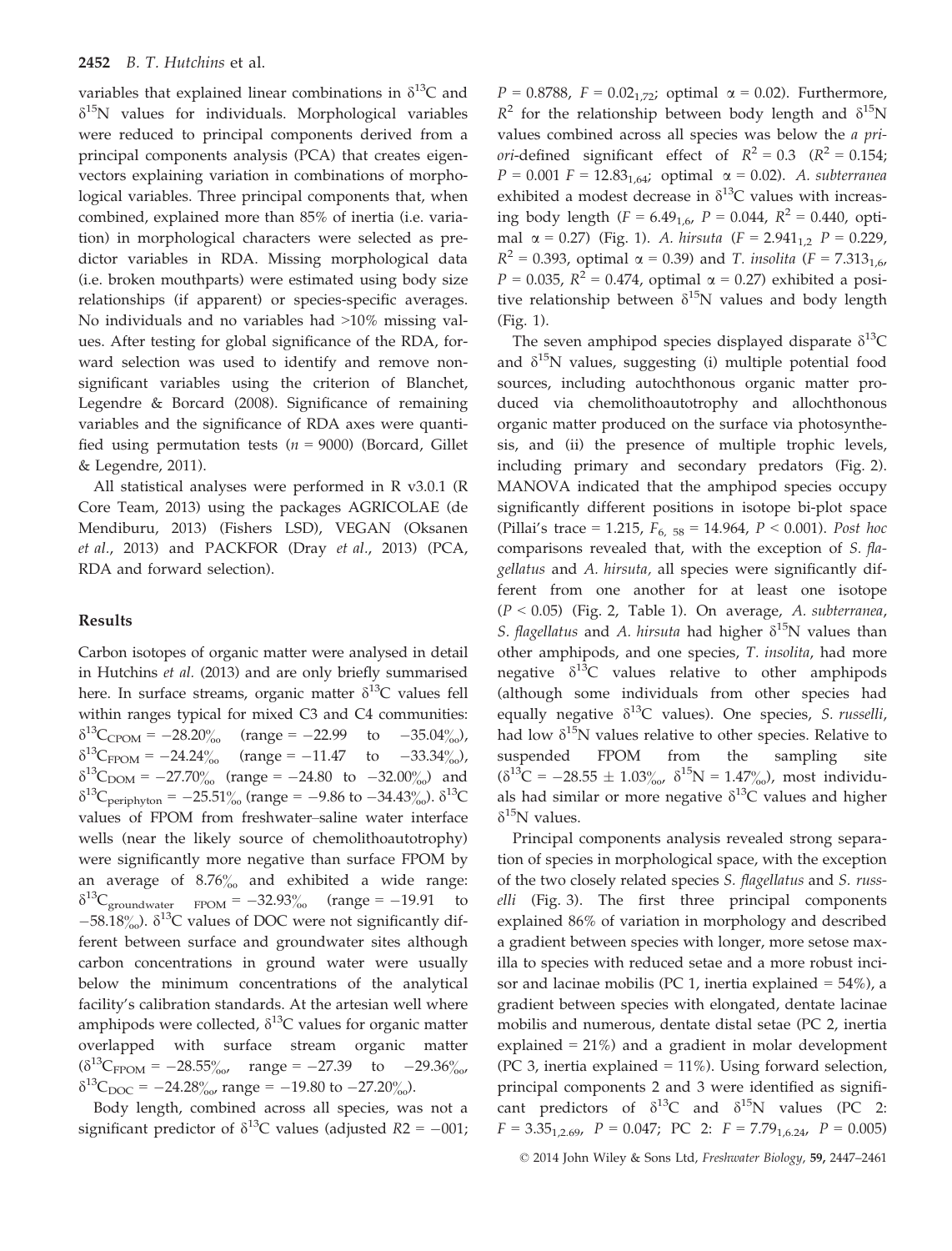

Fig. 1 Species-specific  $\delta^{15}$ N-body length and  $\delta^{13}$ C-body length relationships. (a, h) Artesia subterranea; (b, i) Stygobromus flagellatus; (c, j) Allotexiweckelia hirsuta; (d, k) Texiweckeliopsis insolita; (e, l) Holsingerius samacos; (f, m) Texiweckelia texensis; (g, n) Stygobromus russelli. Trendlines and  $R^2$  values are shown for significant relationships.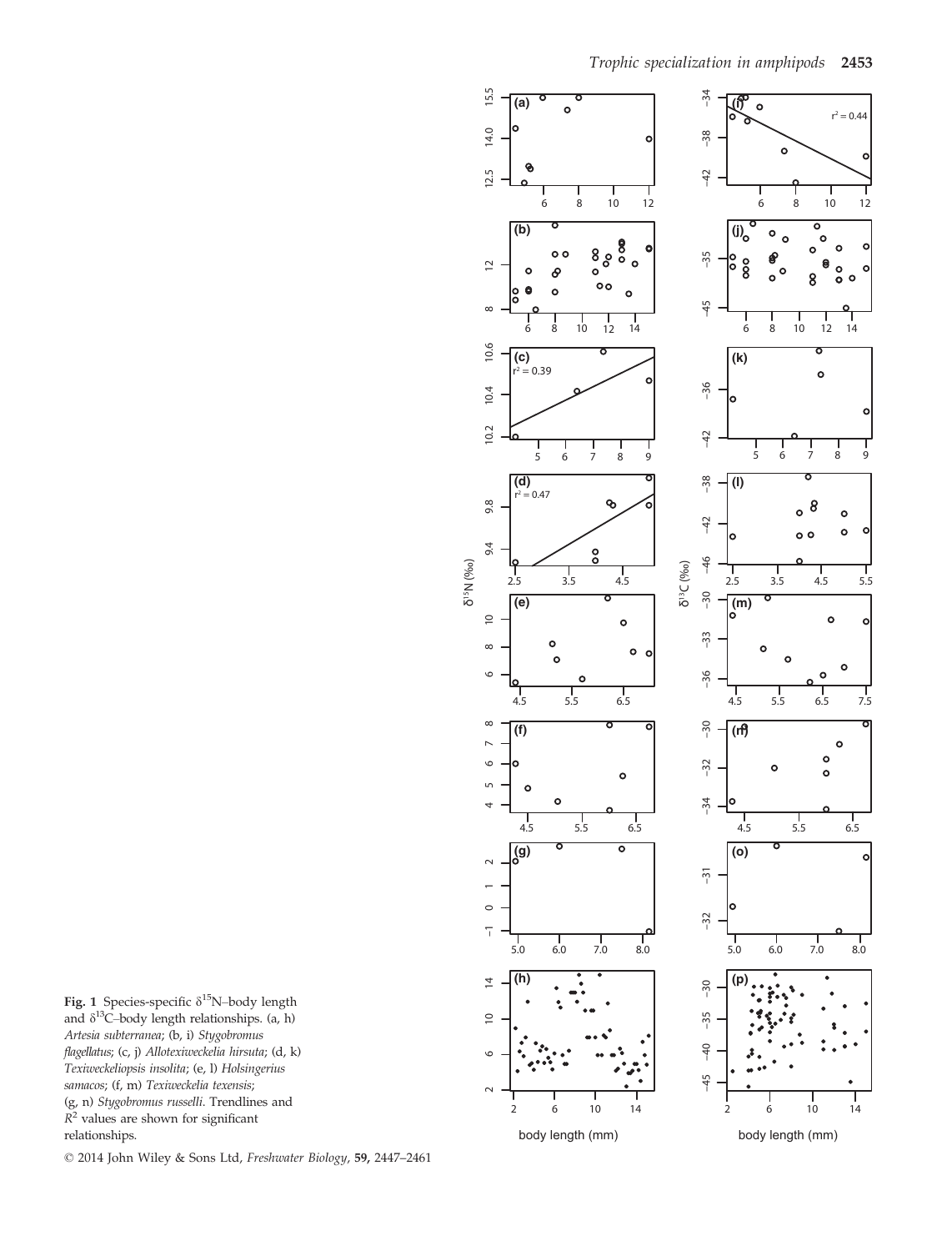

Fig. 2 Isotope biplot of individual amphipods and fine particulate organic matter (FPOM) from the sampling site. Bar shows FPOM standard deviation (none for  $\delta^{15}N$  because  $N = 1$ ). AS, Artesia subterranea; SF, Stygobromus flagellatus; AH, Allotexiweckelia hirsuta; TI, Texiweckeliopsis insolita; HS, Holsingerius samacos; TT, Texiweckelia texenis; SR, Stygobromus russelli.

(Fig. 4), although together they explained a small proportion of variance in isotope values (29%). Only the first RDA axis was significant (RDA 1:  $F = 10.95_{1.8.77}$ ,  $P = 0.0005$ ; RDA 2:  $F = 0.19_{1,0.15}$ ,  $P = 0.83$ ) and explained 29% of variance in isotope values. Both principal components and isotope vectors were orthogonal to one another in RDA, with PC 2 associated with  $\delta^{13}$ C and PC 3 associated with  $\delta^{15}N$  values.

Average denticle number (Fig. 5), hypothesised to be an indicator of scraping, was not a significant predictor of  $\delta^{13}$ C values in linear regression. Although P for the regression was below optimal  $\alpha = 0.29$ , the strength of the relationship was below the a priori biologically meaningful  $R^2 = 0.30$   $(F = 2.23<sub>1.5</sub>, P = 0.20, R^2 = 0.17)$ . Despite the lack of a significant relationship, one species, T. insolita, was a statistical outlier, having nearly three times the denticle number as any other species. T. insolita was also assigned to its own carbon isotope group using Fisher LSD (Table 1). Maxilla length (Fig. 6), hypothesised to be an indicator of filter feeding, was also not a significant predictor of  $\delta^{13}C$  values  $(F = 0.12<sub>1</sub>$ ,  $R<sup>2</sup> = -0.17$ ,  $P = 0.73$ ). One species, H. samacos, was a statistical outlier for the number of medial setae on the outer plate of the 2nd maxilla (data not shown), but was not an outlier for maxilla length.

None of the three morphological variables that were predicted to be correlated with  $\delta^{15}N$  (number of molar ridges on the left mandible, planar molar area and width of the incisor, Figs 7  $\&$  8) were significant predictors of



Fig. 3 Principal components analysis (PCA) biplot of amphipod positions in morphometric space. Proportion of variance explained =  $54\%$  and  $21\%$  for PC 1 and PC 2, respectively. AS, Artesia subterranea; SF, Stygobromus flagellatus; AH, Allotexiweckelia hirsuta; TI, Texiweckeliopsis insolita; HS, Holsingerius samacos; TT, Texiweckelia texensis; SR, Stygobromus russelli. mxpsnumd, number of setae on distal margin of inner plate of maxilliped; mxpsnumm, number of setae on medial margin of inner plate of maxilliped; mx1snumm, number of setae on medial margin of inner plate of 1st maxilla; mx1snumd, number of setae on distal margin of 1st maxilla; mx1sdentnum, average number of denticles on setae on distal margin of outer plate of 1st maxilla; mx2snumm, number of setae on medial margin of inner plate of 2nd maxilla; m2snumd, number of setae on distal margin of outer plate of 2nd maxilla; mdbridges, number of molar ridges on left mandible; mdbinct, number of incisor teeth on left mandible; mdblact, number of lacinae mobilis teeth on left mandible; mxppalp, length of four distal segments of maxilliped palp (includes tooth); mxpendite, length of inner plate of maxilliped; mx1ip, length of inner plate of 1st maxilla; mx1op, length of outer plate of 1st maxilla; mx2ip, length of inner plate of 2nd maxilla; mx2op, length of outer plate of 2nd maxilla; mx2sl, maximum length of distal setae on outer plate of 2nd maxilla; mdbarea, planar area of molar of left mandible; mdbincl, length of incisor of left mandible; mdbincw, width of incisor of left mandible; mdbinctl, maximum tooth length of incisor of left mandible; mdblacl, length of lacinae mobilis of left mandible; mdblacw, width of lacinae mobilis of left mandible; mdblactl, maximum length of lacinae mobilis tooth of left mandible. Morphometrics used in linear regressions are dark and bold.

 $\delta^{15}$ N values when *S. russelli* was included (number of molar ridges:  $F = 1.16$ <sub>1, 5</sub>,  $R^2 = 0.03$ ,  $P = 0.33$ ; planar molar area:  $F = 0.53_{1.5}$ ,  $R^2 = -0.09$ ,  $P = 0.50$ ; width of the incisor:  $F = 0.85_{1.5}$ ,  $R^2 = -0.03$ ,  $P = 0.40$ ). However, all three regressions were significant when S. russelli was excluded (Fig. 9), with negative relationships between the two molar variables and  $\delta^{15}N$  values and a positive relationship between width of the incisor and  $\delta^{15}$ N value (number of molar ridges:  $F = 14.28_{1.4}$ ,  $R^2 =$ 0.73,  $P = 0.02$ ; planar molar area:  $F = 15.31_{1.4}$ ,  $R^2 = 0.74$ ,  $P = 0.02$ ; width of the incisor  $F = 4.63_{1.4}$ ,  $R^2 = 0.42$ ,  $P = 0.10$ .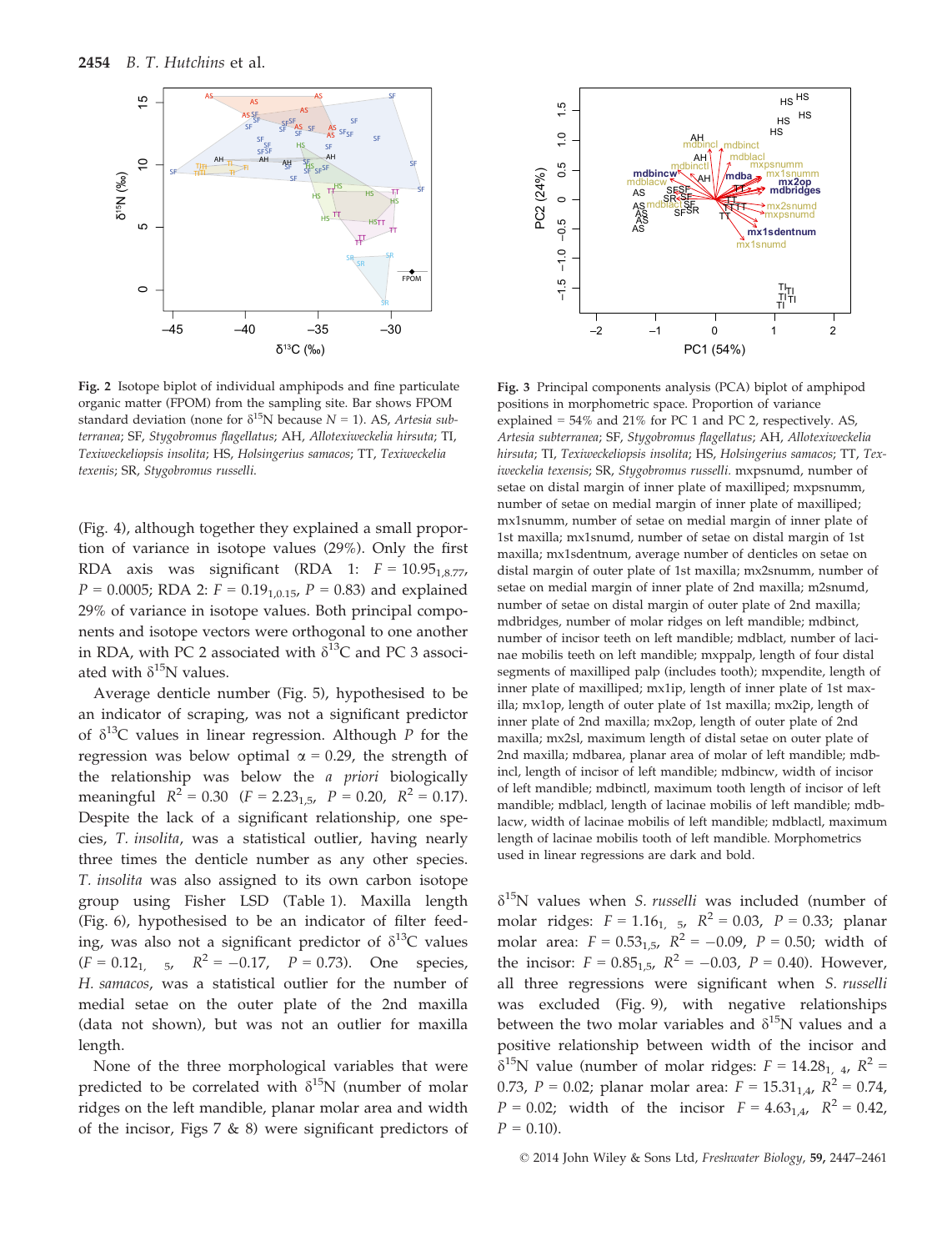

Fig. 4 Principal components analysis (PCA) and redundancy analysis (RDA) results. (a) Biplot of RDA results showing relation between significant principal components (shown in b) and stable isotope values for individuals. Only RDA axis 1 is significant, explaining 29% of variance in isotope values. RDA2 explains <1% of variance. (b) PCA biplot of morphometric data on PC 2 and PC 3. Text is as in Fig. 3.

#### Discussion

Ecological mechanisms that allow for the coexistence of species have received considerable study (Hutchinson, 1961; Schoener, 1974; Tilman, 1982; Abrams, 1995). Recent advances in our understanding of the role of biodiversity in ecosystem function and ecosystem services (Cardinale, 2011; Carroll, Cardinale & Nisbet, 2011) make such studies increasingly important. In the Edwards Aquifer, the availability of multiple sources of organic matter, including potentially temporally and spatially predictable organic matter produced in situ, sets the stage for resource partitioning among a diverse and ancient subterranean amphipod assemblage.



Fig. 5 SEM images of setae on the distal margin of outer plate of 1st maxilla. (a) Artesia subterranea; (b) Stygobromus flagellatus; (c) Allotexiweckelia hirsuta; (d) Texiweckeliopsis insolita; (e) Holsingerius samacos; (f) Texiweckelia texensis; (g) Stygobromus russelli.

Relative to potential food sources, amphipods displayed a wide range in both  $\delta^{13}$ C and  $\delta^{15}$ N values.  $\delta^{13}$ C values for amphipods only partially overlapped with  $\delta^{13}$ C values for suspended FPOM from the sampling site, suggesting that suspended FPOM from the site contributed to the food web but was not the sole source of consumed organic matter. Importantly, isotopic data also indicate that amphipod species utilise partially nonoverlapping food resources, which suggests resource partitioning among sympatric species.

Although isotopic and morphological data are consistent with resource partitioning among species, we found limited evidence of ontogenetic shifts in diet. Significant body size– $\delta^{15}N$  relationships have been observed in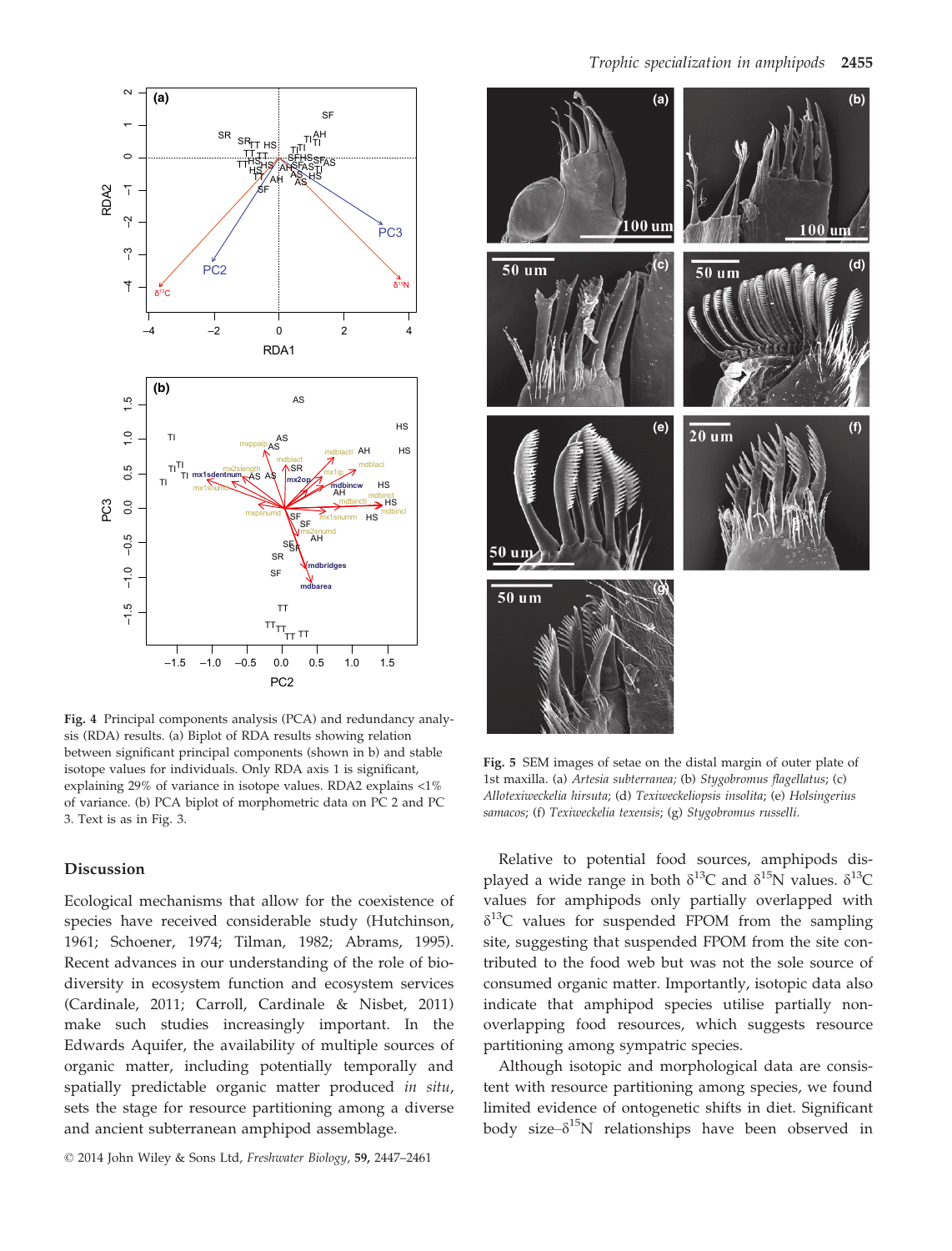

Fig. 6 SEM images of 2nd maxilla. Only inner plate shown for Texiweckeliopsis insolita. (a) Artesia subterranea; (b) Stygobromus flagellatus; (c) Allotexiweckelia hirsute; (d) T. insolita; (e) Holsingerius samacos; (f) Texiweckelia texensis; (g) Stygobromus russelli.

epigean ecosystems (Jennings et al., 2001), but the relationship observed in Edwards Aquifer amphipods was weak and significant for only two species. The lack of a strong body size–trophic level relationship may be due to a lack of correlation between prey body size and trophic position (Layman et al., 2005), but size relationships should be interpreted with caution because samples were biased towards the largest individuals collected (see Methods).

Interspecific differences in amphipod  $\delta^{13}C$  and  $\delta^{15}N$ values were largely associated with independent morphological variables in RDA, suggesting that the separate components of trophic position described by  $\delta^{15}N$ and  $\delta^{13}$ C values (i.e. trophic position and basal food source, respectively) are influenced by largely separate

Fig. 7 SEM images of the left molar. (a) Artesia subterranea; (b) Stygobromus flagellatus; (c) Allotexiweckelia hirsute; (d) Texiweckeliopsis insolita; (e), Holsingerius samacos; (f) Texiweckelia texensis; (g) Stygobromus russelli.

mouthpart morphologies. As has been observed in marine species (Saint-Marie, 1984; Coleman, 1990; Haro-Garay, 2003; Guerra-García & Tierno de Figueroa, 2009), large, strong incisors and reduction in molar area are associated with an increasingly predatory (or necrophagous) feeding strategy (as indicated by higher  $\delta^{15}N$  values) in some Edwards Aquifer amphipods, including S. flagellatus, A. subterranea and A. hirsuta. Lower trophic level species, such as T. texensis, exhibited proportionally larger and more strongly dentate mandibles, suggesting an adaptation to mastication. This has been observed in other basal consumer amphipods (Mayer et al., 2009) and could be adaptive in the Edwards Aquifer for processing benthic sediments or biofilms containing carbonate mineral particles (Roberts et al., 2004).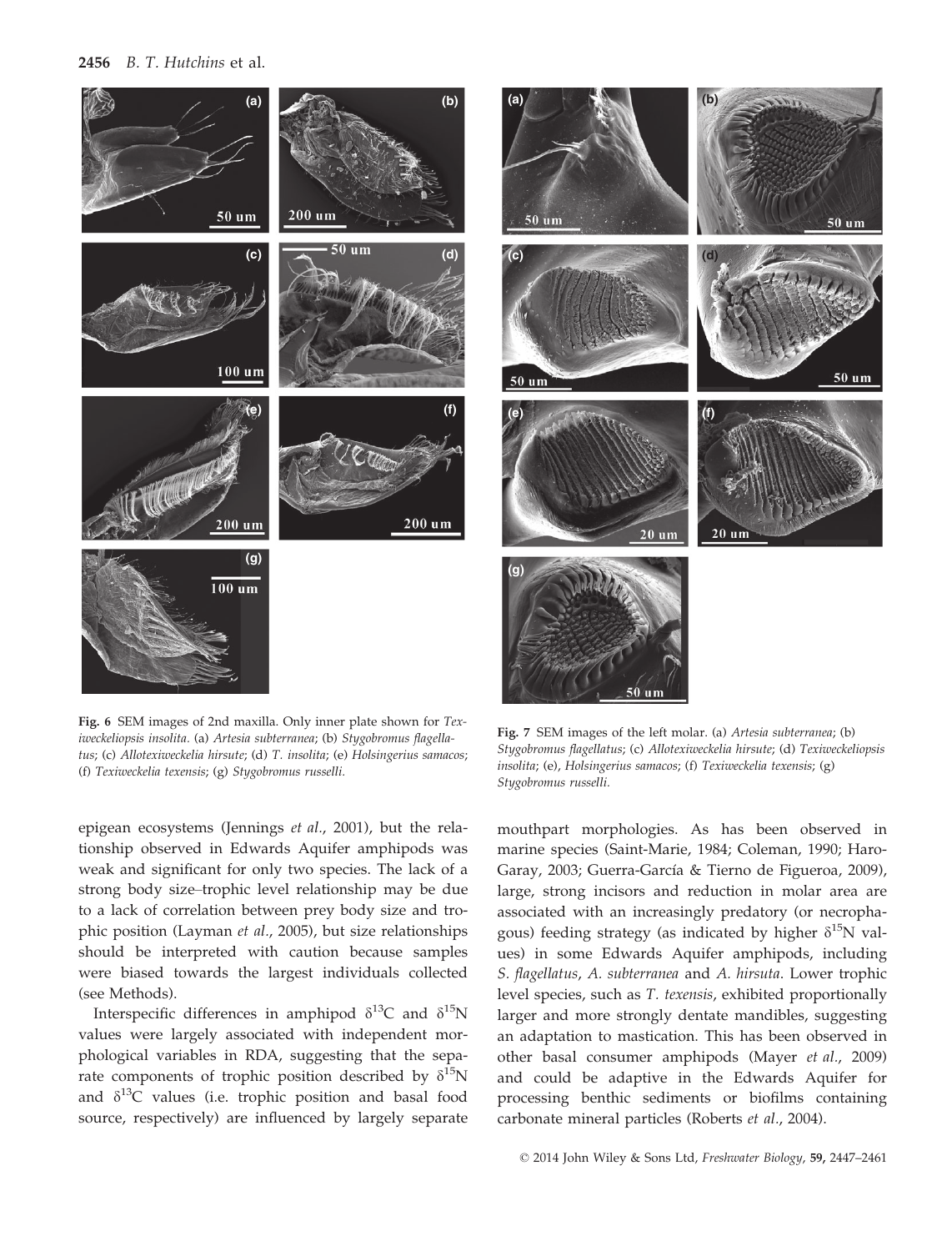

Fig. 8 SEM images of the left incisor and lacinae mobilis. (a) Artesia subterranea; (b) Stygobromus flagellatus; (c) Allotexiweckelia hirsute; (d) Texiweckeliopsis insolita; (e) Holsingerius samacos; (f) Texiweckelia texensis; (g) Stygobromus russelli.

Contrary to our predictions, significant relationships between  $\delta^{13}$ C values and mouthpart morphometrics were not observed. Limited apparent relationships between morphology and isotope data could result from several confounding factors including phylogenetic history (Perry & Pianka, 1997), highly specialised feeding modes or flexibility in feeding behaviours. Amphipods employ diverse, highly specialised feeding behaviours, including exoparasitism (Schell, Rowntree & Pfeiffer, 2000; Mekhanikova, 2010), endoparasitism (Laval, 1978; Mekhanikova, 2010), predation (Coleman, 1990), egg predation (Mekhanikova, 2010), scraping ice algae (Arndt et al., 2005) and necrophagy (Saint-Marie, 1984). The

© 2014 John Wiley & Sons Ltd, Freshwater Biology, 59, 2447–2461



Fig. 9 Significant linear regressions of species average  $\delta^{15}N$  values versus morphometric variables. Stygobromus russelli position is shown, but S. russelli was excluded from regression analysis. AS, Artesia subterranea; SF, Stygobromus flagellatus; AH, Allotexiweckelia hirsuta; TI, Texiweckeliopsis insolita; HS, Holsingerius samacos; TT, Texiweckelia texensis; SR, Stygobromus russelli.

presence of species-specific morphologies associated with highly specialised feeding behaviours might not be apparent as general morphological gradients across mul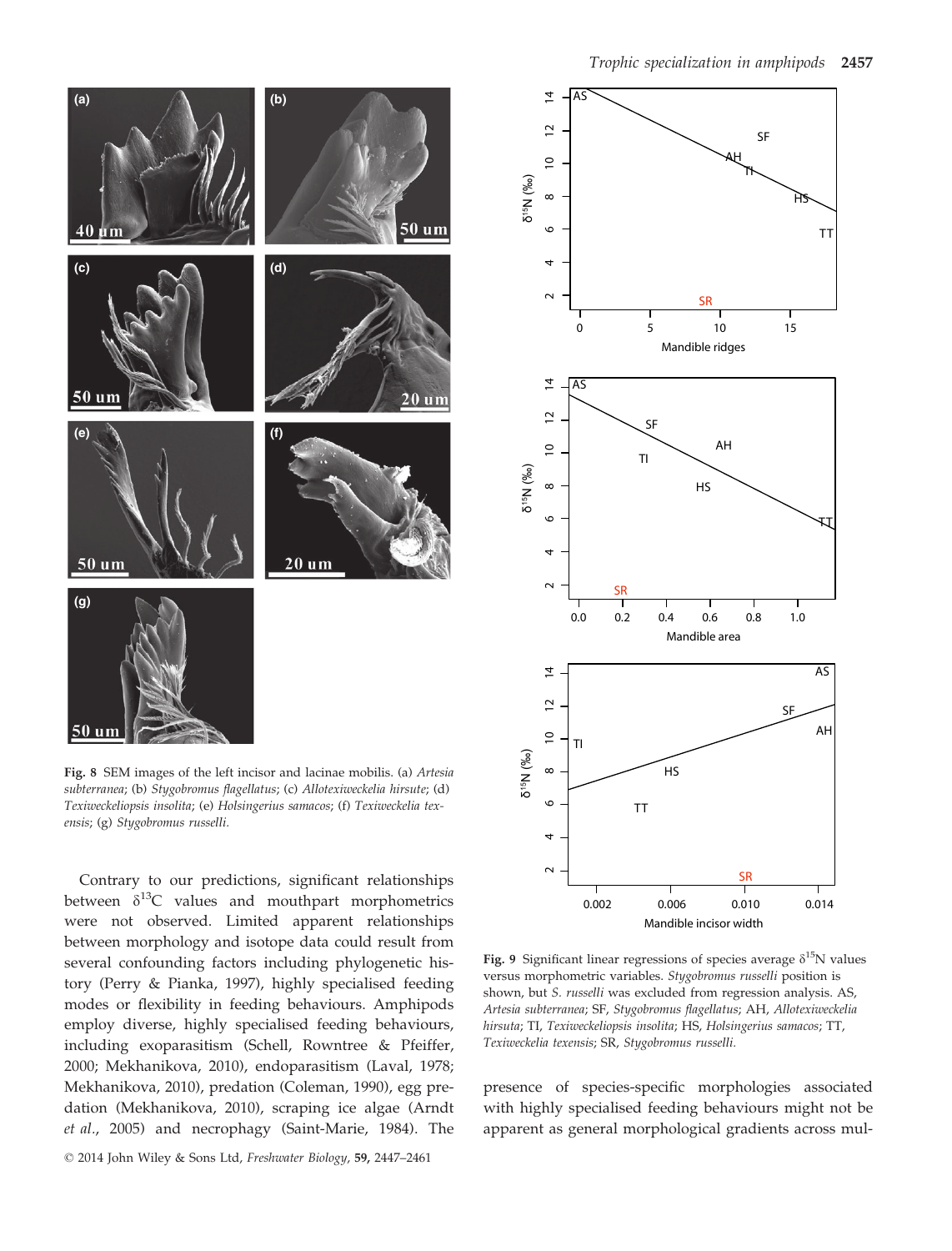tiple species. Furthermore, species may preferentially behave as trophic generalists, but exhibit morphological specialisations for feeding on non-preferred or suboptimal food resources to avoid interspecific competition when preferred resources are limiting (Robinson & Wilson, 1998). In this circumstance, feeding modes inferred from morphological characteristics may not be reflected in average resource use, as quantified with isotope data.

Two species had unusual combinations of isotope values and mouthpart morphology. Relative to other sampled species, T. insolita had more negative  $\delta^{13}C$  values and a higher denticle number; a morphology that is associated with scraping in some marine and freshwater amphipods (Arndt et al., 2005; Mayer et al., 2009). This combination of distinct  $\delta^{13}C$  values and morphology suggests that T. insolita may be scraping biofilms not utilised by other species and which is isotopically distinct from entrained OM sampled at the study site. Organic matter (including biofilms) present in other parts of the aquifer had more negative  $\delta^{13}$ C values than both organic matter sampled in surface streams and entrained OM from the study site. Hutchins et al. (2013) cite three lines of evidence (organic matter isotope composition, geochemistry and microbial community composition) for chemolithoautotrophy, which may explain T. insolita's negative  $\delta^{13}$ C values, but more research is necessary to quantify the potential role of chemolithoautotrophy in the Edwards Aquifer food web. Despite having 'generalised crangonyctid' (Holsinger & Longley, 1980) mouthparts, similar to those of S. flagellatus, S. russelli had unusually low  $\delta^{15}N$  values. Because of its large size relative to other amphipods, it is unlikely that S. russelli is a food source for these species, which exhibit higher  $\delta^{15}N$ values. Isotopic data suggest that S. russelli may feed on an organic matter source not utilised by other species, although the identity of the food source and how S. russelli feeds is unclear.

Although niche partitioning as a mechanism to reduce intraspecific competition was not formally tested in this study, we believe that it is the most likely explanation for the observed data. It is unlikely that significant interspecific differences in isotopic values result from differences in trophic fractionation among species, all of which are ammonotelic, freshwater gammaroidean amphipods (McCutchan et al., 2003). Rather, differences probably result from utilisation of different food resources. There is no evidence suggesting that the investigated species occur in different habitats, which would preclude the opportunity for competition. Indeed, four of the seven species have been recorded together in a lake in a nearby cave (B. Hutchins, unpubl. data), and the majority of water discharging from the sampled well issues from a single conduit, the presumed habitat for the investigated species. Given that the species probably occur in the same habitat, feed on disparate food resources and have distinct mouthpart morphologies, we feel that intraspecific competition is consistent with the observed data and is more likely than alternative explanations, such as chance colonisation by ancestral species with disparate feeding modes. This study does not meet the six conditions proposed by Schluter (2000) to test for character displacement, and species sorting could be an alternative mechanism by which the observed isotope–morphological relationships could have evolved. However, whether these relationships have arisen through character displacement or species sorting, both are examples of interspecific competition leading to trophic specialisation in an environment generally considered to select for trophic generalists.

An integrated approach incorporating both morphological and isotopic data allowed us to test predictions about trophic generalism and specialisation in a community that would otherwise be difficult to observe. The occurrence of niche partitioning suggests that species are not employing generalist feeding strategies to cope with unpredictable food resources in this system and food resources are probably not as patchy as is often assumed for subterranean habitats. In the light of these observations, a reassessment of the assumption that subterranean systems typically possess limited trophic diversity is warranted. The observed partitioning of food resources by consumers is probably an important factor in the maintenance of high biological diversity and long food chains in the Edwards Aquifer, because it promotes coexistence of potential competitors and increasing resource exploitation (Duffy et al., 2007; Finke & Snyder, 2008), which in turn increases resources available for the observed higher-trophic-level species.

# Acknowledgments

Funding for this research was provided by the National Science Foundation (NSF award #s 1210270, 0742306), The Crustacean Society and Geological Society of America. Dr. John Andersland provided SEM and image processing training. SEM analysis was made possible through much assistance from staff at the Texas State University College of Science and Engineering SEM laboratory. Two anonymous reviewers provided numerous, valuable comments that improved this manuscript. The authors claim no conflict of interest.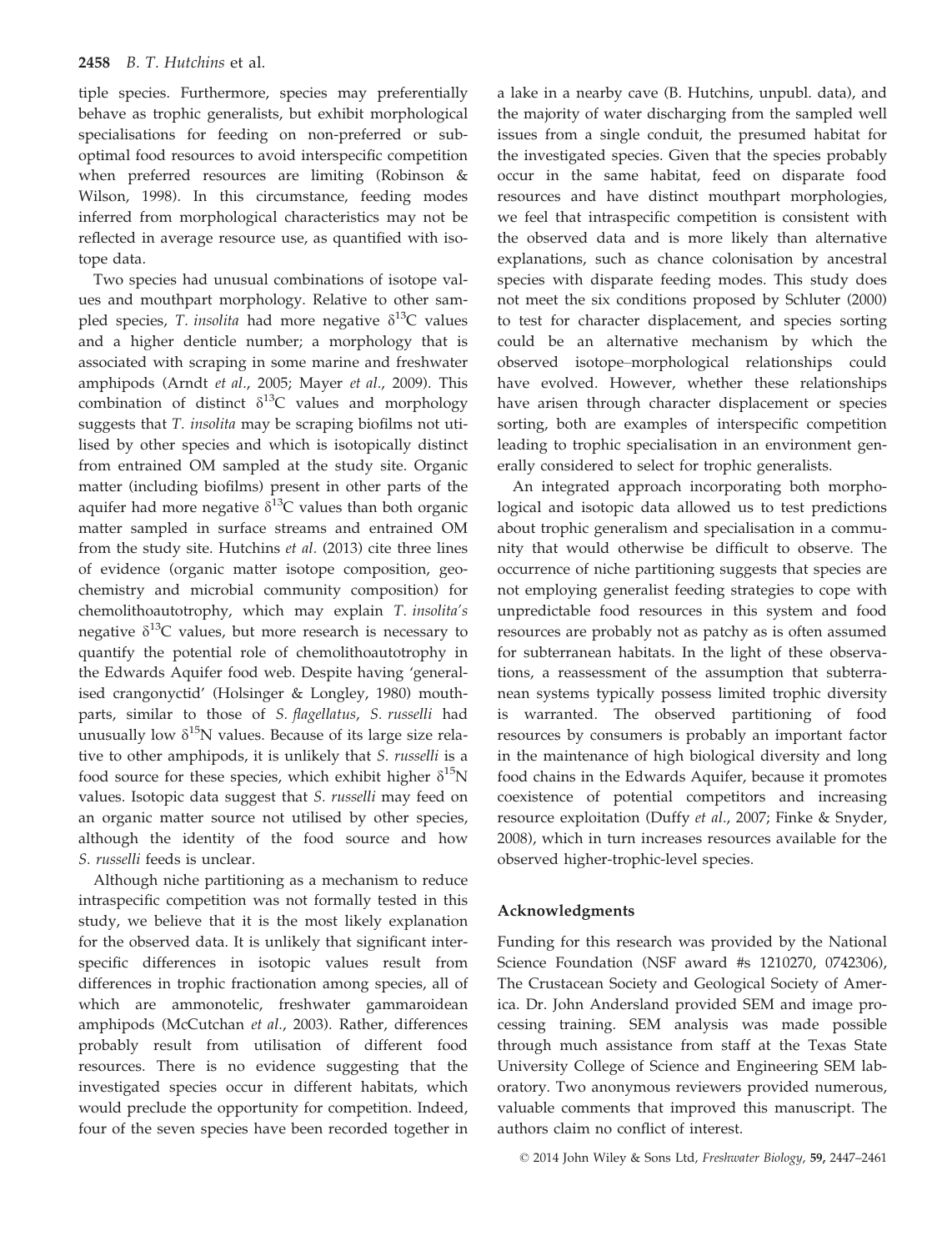## References

- Abrams P.A. (1995) Monotonic or unimodal diversityproductivity gradients: what does competition theory predict? Ecology, 76, 2019–2027.
- Araujo M.S., Bolnick D.I., Machado G., Giaretta A.A. & dos Reis S.F. (2007) Using  $\delta^{13}C$  stable isotopes to quantify individual-level diet variation. Oecologia, 152, 643–654.
- Arndt C.E., Berge J. & Brandt A. (2005) Mouthpart-atlas of arctic sympagic amphipods-trophic niche separation based on mouthpart morphology and feeding ecology. Journal of Crustacean Biology, 25, 401–412.
- Barr T.C. Jr & Holsinger J.R. (1985) Speciation in cave faunas. Annual Review of Ecology and Systematics, 16, 313–337.
- Blanchet F.G., Legendre P. & Borcard D. (2008) Forward selection of explanatory variables. Ecology, 89, 2623–2632.
- Borcard D., Gillet F. & Legendre P. (2011) Numerical Ecology with R. Springer, New York.
- Cardinale B.J. (2011) Biodiversity improves water quality through niche partitioning. Nature, 472, 86–89.
- Carroll I.T., Cardinale B.J. & Nisbet R.M. (2011) Niche and fitness differences relate the maintenance of diversity to ecosystem function. Ecology, 92, 1157–1165.
- Chesson P. (2000) Mechanisms of maintenance of species diversity. Annual Review of Ecology and Systematics, 31, 343–366.
- Cole G.A. & Watkins R.L. (1977) Hyalella montezuma, a new species (Crustacea: Amphipoda) from Montezuma Well, Arizona. Hydrobiologia, 52, 175–184.
- Coleman C.O. (1990) Bathypanoploea schellenbergi Holman & Watling, 1983, an Antarctic amphipod (Crustacea) feeding on Holothuroidea. Ophelia, 31, 197–205.
- Correa S.B. & Winemiller K. (2014) Niche partitioning among frugivorous fishes in response to fluctuating resources in the Amazonian floodplain forest. Ecology, 95, 210–224.
- Dray S., Bivand R., Legendre P., Oksanen J., Blanchet F.G., Solymos P. et al. (2013) packfor: Forward Selection with Permutation (Canoco p.46) v. 0.8. Available at: http://R-Forge. R-project.org.
- Duffy J.E., Cardinale B.J., France K.E., McIntyre P.B., Thebault E. & Loreau M. (2007) The functional role of biodiversity in ecosystems: incorporating trophic diversity. Ecology Letters, 10, 522–538.
- Engel A.S. & Randall K.W. (2011) Experimental evidence for microbially mediated carbonate dissolution from the saline water zone of the Edwards Aquifer, Central Texas. Geomicrobiology Journal, 28, 313–327.
- Finke D.L. & Snyder W.E. (2008) Niche partitioning increases resource exploitation by diverse communities. Science, 321, 1488–1490.
- Fišer C., Blejec A. & Trontelj P. (2012) Niche-based mechanisms operating within extreme habitats: a case study of subterranean amphipod communities. Biology Letters, 8, 578–581.
- © 2014 John Wiley & Sons Ltd, Freshwater Biology, 59, 2447–2461
- Gibert J. & Deharveng L. (2002) Subterranean ecosystems: a truncated functional biodiversity. BioScience, 52, 473– 481.
- Gibson J.R., Harden S.J. & Fries J.N. (2008) Survey and distribution of invertebrates from selected springs of the Edwards Aquifer in Comal and Hays Counties, Texas. The Southwestern Naturalist, 53, 74–84.
- Gray C.J. & Engel A.S. (2013) Microbial diversity and impact on carbonate geochemistry across a changing geochemical gradient in a karst aquifer. The ISME Journal, 7, 325–337.
- Guerra-García J.M. & Tierno de Figueroa J.M. (2009) What do caprellids (Crustacea: Amphipoda) feed on? Marine Biology, 156, 1881–1890.
- Haro-Garay M.J. (2003) Diet and functional morphology of the mandible of two planktonic amphipods from the Strait of Georgia, British Columbia, Parathemisto pacific (Stebbing, 1888) and Cyphocaris challengeri (Stebbing, 1888). Crustaceana, 76, 1291–1312.
- Holsinger J.R. (1966) Subterranean amphipods of the genus Stygonectes (Gammaridae) from Texas. American Midland Naturalist, 76, 100–124.
- Holsinger J.R. (1967) Systematics, speciation, and distribution of the subterranean amphipod genus Stygonectes (Gammaridae). United States National Museum Bulletin, 259, 176 pp.
- Holsinger J.R. (1987) Redescription of the stygobiont amphipod crustacean Stygobromus pusillus (Crangonyctidae) from the Soviet Union, with comments on taxonomic and zoogeographic relationships. Journal of Crustacean Biology, 7, 249–257.
- Holsinger J.R. & Longley G. (1980) The subterranean amphipod crustacean fauna of an artesian well in texas. Smithsonian Contributions to Zoology, 308, 62 pp.
- Humphreys W.F. (1999) Physico-chemical profile and energy fixation in Bundera Sinkhole, an anchialine remiped habitat in north-western Australia. Journal of the Royal Society of Western Australia, 82, 89–98.
- Hutchins B.T., Schwartz B.F. & Engel A.E. (2013) Environmental controls on organic matter production and transport across surface-subsurface and geochemical boundaries in the Edwards Aquifer, Texas, USA. Acta Carsologica, 42, 245–259.
- Hutchinson G.E. (1961) The paradox of the plankton. The American Naturalist, 95, 137–145.
- Jennings S., Pinnegar J.K., Polunin N.V. & Boon T.W. (2001) Weak cross-species relationships between body size and trophic level belie powerful size-based trophic structuring in fish communities. Journal of Animal Ecology, 70, 934– 944.
- Laval P. (1978) The barrel of the pelagic amphipod Phronima sedentaria (Forsk.) (Crustacea: hyperiidea). Journal of Experimental Marine Biology and Ecology, 33, 187–211.
- Layman C.A., Araujo M.S., Boucek R., Hammerschlag-Peyer C.M., Harrison E., Jud Z.R. et al. (2012) Applying stable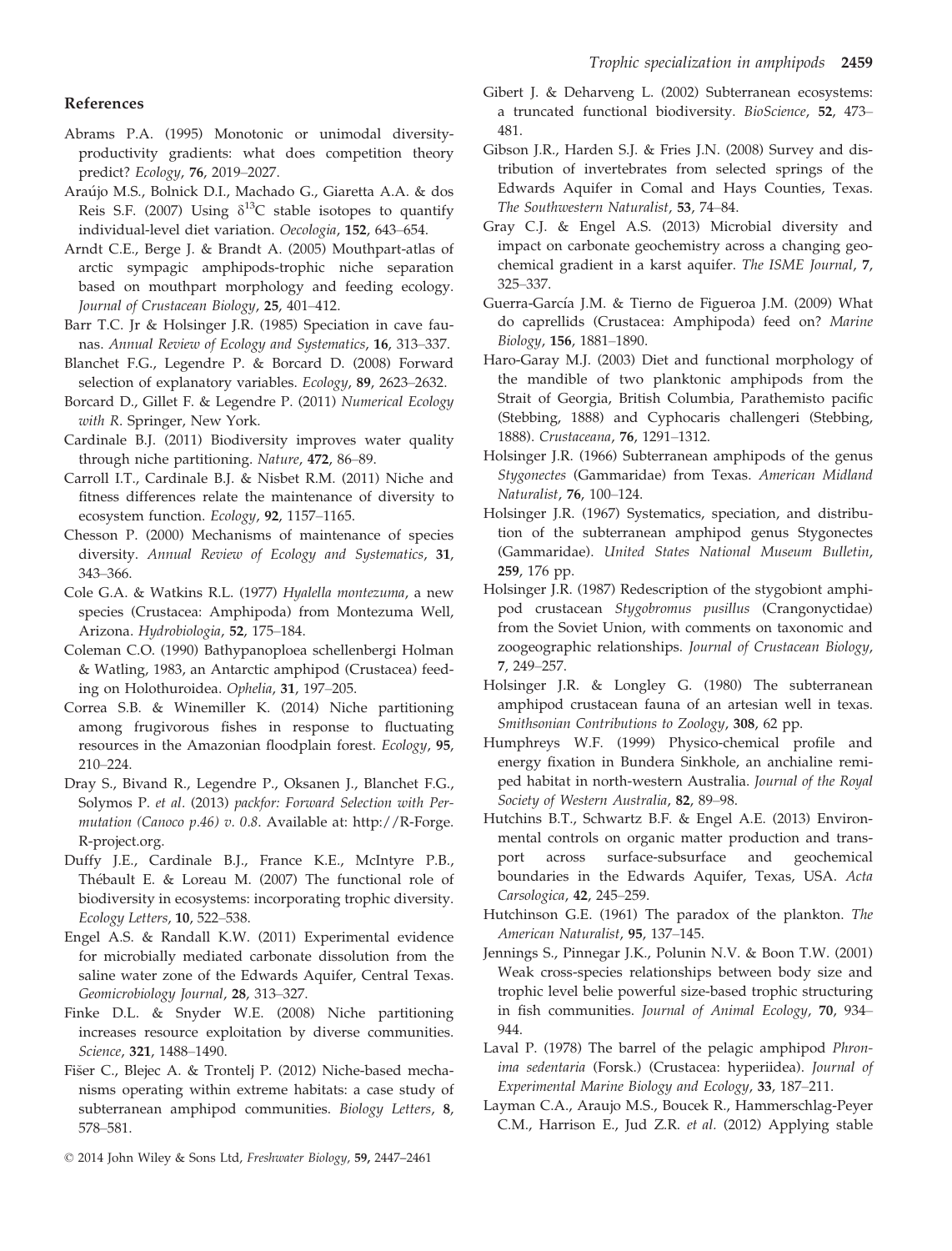isotopes to examine food web structure: an overview of analytical tools. Biological Reviews of the Cambridge Philosophical Society, 87, 545–562.

- Layman C.A., Arrington D.A., Montaña C.G. & Post D.M. (2007) Can stable isotope ratios provide for communitywide measures of trophic structure? Ecology, 88, 42–48.
- Layman C.A., Winemiller K.O., Arrington D.A. & Jepsen D.B. (2005) Body size and trophic position in a diverse tropical food web. Ecology, 86, 2530–2535.
- Levinton J. (1972) Stability and trophic structure in depositfeeding and suspension-feeding communities. The American Naturalist, 106, 472–486.
- Lowry J.K. & Fenwick G.D. (1983) The shallow-water gammaridean Amphipoda of the subantarctic islands of New Zealand and Australia: Melitidae, Hadziidae. Journal of the Royal Society of New Zealand, 13, 201–260.
- Lujan N.K., German D.P. & Winemiller W.O. (2011) Do wood-grazing fishes partition their niche?: morphological and isotopic evidence for trophic segregation in Neotropical Loricariidae. Functional Ecology, 25, 1327–1338.
- MacArthur R.H. & MacArthur J.W. (1961) On bird species diversity. Ecology, 42, 594–598.
- MacArthur R.H. & Pianka E.R. (1966) On optimal use of a patchy environment. The American Naturalist, 100, 603– 609.
- Matthews B., Marchinko K.B., Bolnick D.I. & Mazumder A. (2010) Specialization of trophic position and habitat use by sticklebacks in an adaptive radiation. Ecology, 91, 1025–1034.
- Mayer G., Maier G., Maas A. & Walozek D. (2009) Mouthpart morphology of Gammarus roeselii compared to a successful invader, Dikerogammarus villosus (Amphipoda). Journal of Crustacean Biology, 29, 161–174.
- McCutchan J.H. Jr, Lewis W.H. Jr, Kendall C. & McGrath C.C. (2003) Variation in trophic shift for stable isotope ratios of carbon, nitrogen, and sulfur. Oikos, 102, 378– 390.
- Mekhanikova I.V. (2010) Morphology of mandible and lateralia in six endemic amphipods (Amphipoda, Gammaridea) from Lake Baikal, in relation to feeding. Crustaceana, 83, 865–887.
- de Mendiburu F. (2013) agricolae: Statistical Procedures for Agricultural Research v1.4. Available at: http://tarwi.lamolina.edu.pe/~fmendiburu.
- Mudge J.F., Baker L.F., Edge C.B. & Houlahan J.E. (2012) Setting an optimal  $\alpha$  that minimizes errors in null hypothesis significance tests. PLoS One, 7, e32734.
- Oksanen J., Blanchet F.G., Kindt R., Legendre P., Minchin P.R., O'Hara R.B. et al. (2013) Vegan: Community Ecology Package v 2.8. Available at: http://vegan.r-forge.r-project. org/.
- Opsahl S.P. & Chanton J.P. (2006) Isotopic evidence for methane-based chemosynthesis in the Upper Floridan aquifer food web. Oecologia, 150, 89–96.
- Perry G. & Pianka E.R. (1997) Animal foraging: past, present and future. Trends in Ecology and Evolution, 12, 360–364.
- Peterson B.J. & Fry B. (1987) Stable isotopes in ecosystem studies. Annual Review of Ecology and Systematics, 18, 293– 320.
- Pianka E.R. (1974) Niche overlap and diffuse competition. Proceedings of the National Academy of Sciences, USA, 71, 2141–2145.
- Pohlman J.W., Iliffe T.M. & Cifuentes L.A. (1997) A stable isotope study of organic cycling and the ecology of an anchialine cave ecosystem. Marine Ecology Progress Series, 155, 17–27.
- Post D.M. (2002) The long and short of food-chain length. Trends in Ecology & Evolution, 17, 269–277.
- Poulson T.L. (2012) Food sources. In: Encyclopedia of Caves, 2nd edn (Eds W.B. White & D.C. Culver), pp. 323–333. Academic Press, Waltham.
- R Core Team (2013) R: A Language and Environment for Statistical Computing. R Foundation for Statistical Computing, Vienna. Available at: http://www.R-project.org.
- Roberts J.A., Bennett P.C., Gonzalez L.A., Macpherson G.L. & Milliken K.L. (2004) Microbial precipitation of dolomite in methanogenic groundwater. Geology, 32, 277–280.
- Robinson B.W. & Wilson D.S. (1998) Optimal foraging, specialization, and a solution to Liem's Paradox. The American Naturalist, 151, 223–235.
- Saint-Marie B. (1984) Morphological adaptations for carrion feeding in four species of littoral or circalittoral lysianassid amphipods. Canadian Journal of Zoology, 62, 1668–1674.
- Sarbu S.M., Kane T.C. & Kinkle B. (1996) A chemoautotrophically based cave ecosystem. Science, 272, 1953–1955.
- Schell D.M., Rowntree V.J. & Pfeiffer C.J. (2000) Stableisotope and electron-microscopic evidence that cyamids (Crustacea: Amphipoda) feed on whale skin. Canadian Journal of Zoology, 78, 721–727.
- Schluter D. (2000) Character displacement in adaptive radiation. The American Naturalist, 156, S4–S16.
- Schneider C.A., Rasband W.S. & Eliceiri K.W. (2012) NIH Image to ImageJ: 25 years of image analysis. Nature Methods, 9, 671–675.
- Schoener T.W. (1974) Resource partitioning in ecological communities. Science, 185, 27–39.
- Simon K.S., Benfield E.F. & Macko S.A. (2003) Food web structure and the role of epilithic biofilms in cave streams. Ecology, 84, 2395–2406.
- Simon K.S., Pipan T. & Culver D.C. (2007) A conceptual model of the flow and distribution of organic carbon in caves. Journal of Cave and Karst Studies, 69, 279–284.
- Sims D.W., Southall E.J., Humphries N.E., Hays G.C., Bradshaw C.J.A., Pitchford J.W. et al. (2008) Scaling laws of marine predator search behaviour. Nature, 451, 1098–1102.
- Stephens D.W. & Krebs J.R. (1986) Foraging Theory. Princeton University Press, Princeton.